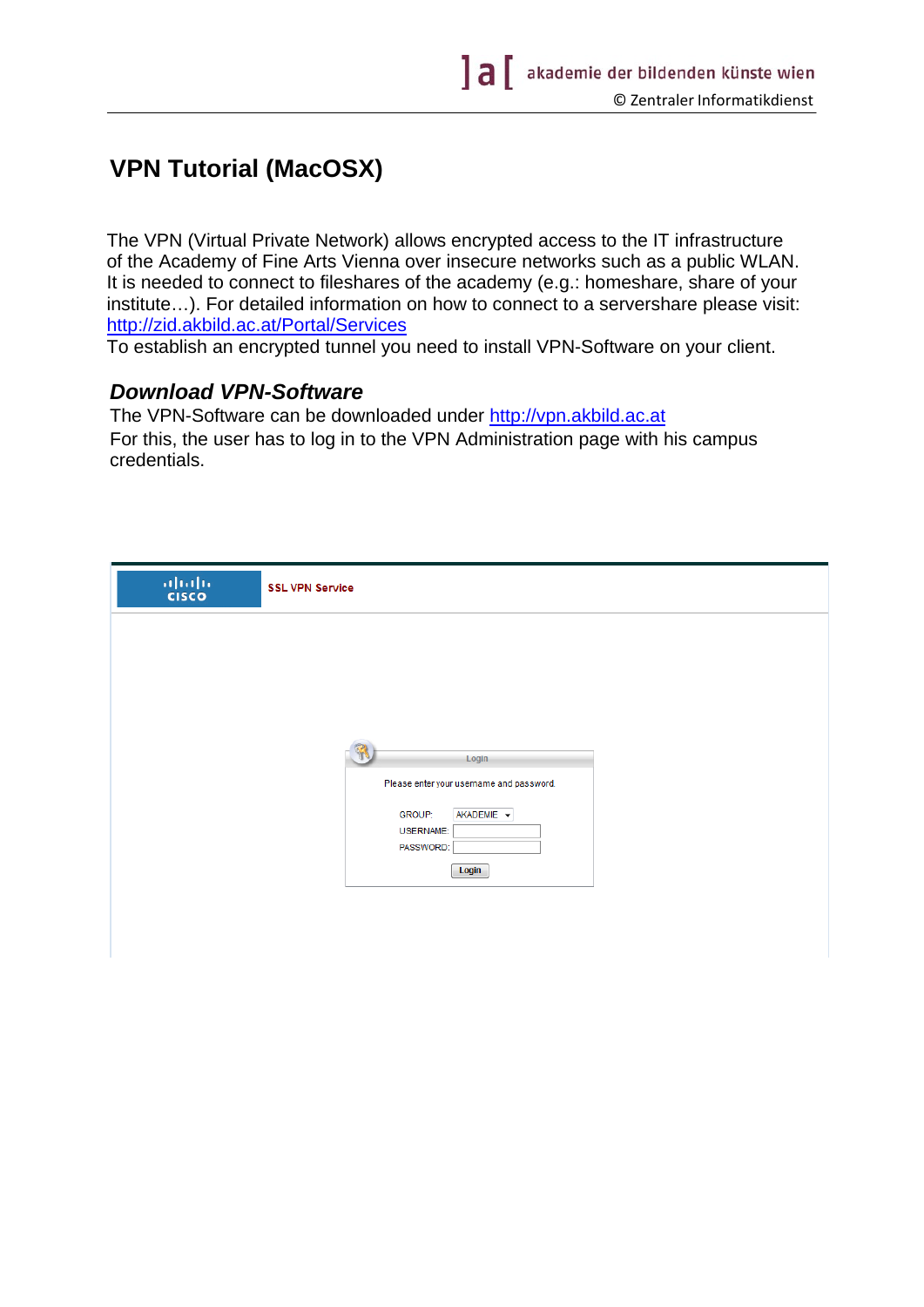A window for manual installation will be displayed. By clicking on *AnyConnect VPN* you can download the software.

| ahdh<br><b>CISCO</b>                      | <b>AnyConnect Secure Mobility Client</b>                                      |
|-------------------------------------------|-------------------------------------------------------------------------------|
| WebLaunch                                 | Attempting to use Java for Installation                                       |
| Platform<br><b>Detection</b><br>- ActiveX | Sun Java applet has started. This could take up to 60<br>seconds. Please wait |
| - Java Detection                          |                                                                               |
| - Java                                    |                                                                               |
| - Download                                |                                                                               |
| - Connected                               |                                                                               |
|                                           | Download<br>Help                                                              |

| allath.<br><b>CISCO</b>       | <b>AnyConnect Secure Mobility Client</b>                                                                                                                  |
|-------------------------------|-----------------------------------------------------------------------------------------------------------------------------------------------------------|
| <b>WebLaunch</b>              | <b>Manual Installation</b>                                                                                                                                |
| Platform<br>Detection         | Web-based installation was unsuccessful. If you wish to<br>install the Cisco AnyConnect Secure Mobility Client, you<br>may download an installer package. |
| - ActiveX<br>- Java Detection | Install module(s) below in the listed sequence. Platforms<br>supported: Mac OS X 10.8+ (Intel)                                                            |
| - Java                        | <b>AnyConnect VPN</b>                                                                                                                                     |
| - Download                    | Alternatively, retry the automatic installation.                                                                                                          |
| - Connected                   | Download<br>Help                                                                                                                                          |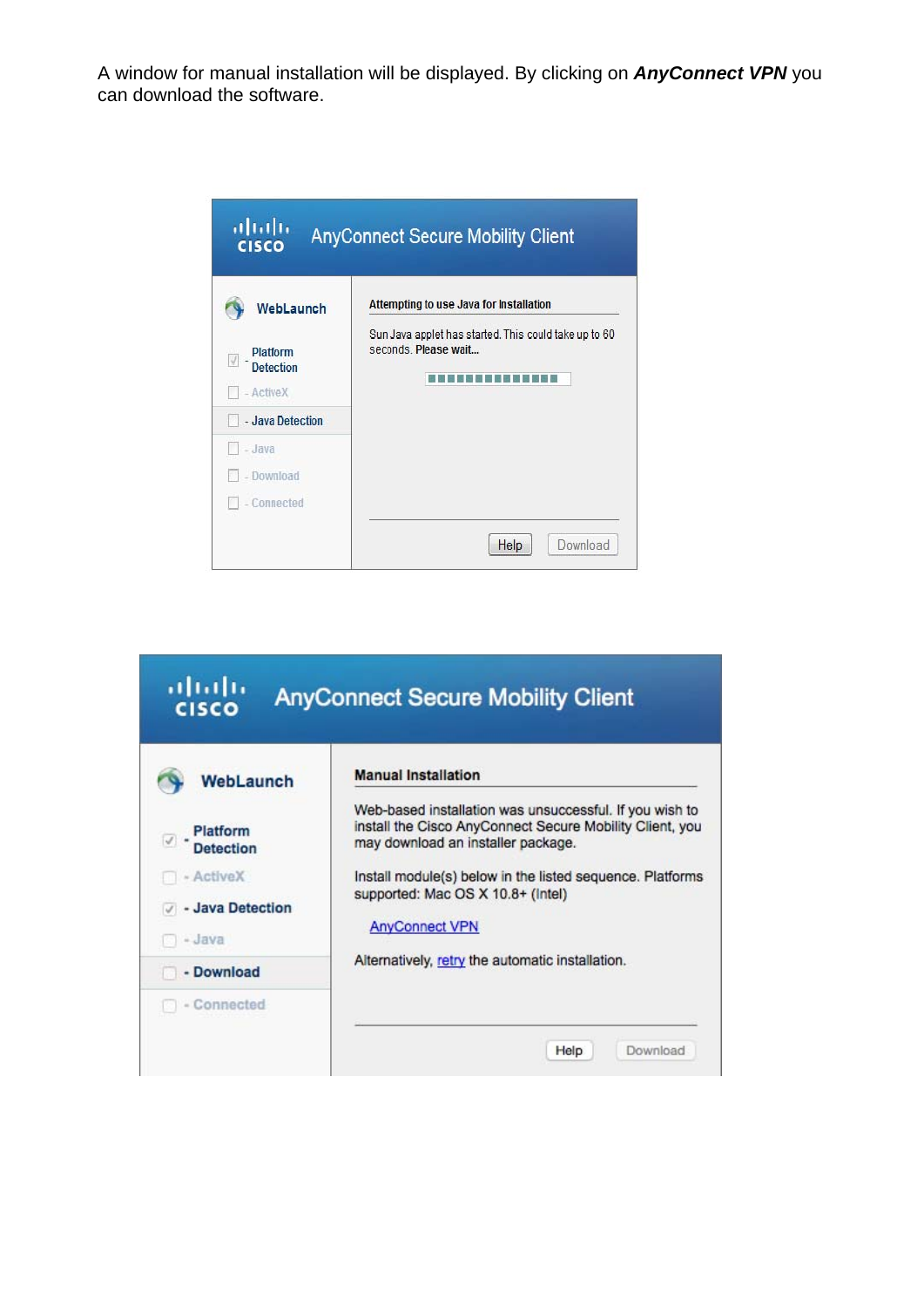## *Installation VPN Software*

**Notice:** You must have administrator rights on the computer to be able to perform the installation.

Run the downloaded file (located in the download folder).

Click "Next" in the Setup Wizard to get to the next installation step.

|                         | Willkommen bei: AnyConnect Secure Mobility Client                                                      |
|-------------------------|--------------------------------------------------------------------------------------------------------|
| Einführung              | Sie werden durch alle Schritte geführt, die für die Installation<br>dieser Software erforderlich sind. |
| Lizenz                  |                                                                                                        |
| Zielvolume<br>auswählen |                                                                                                        |
| Installationstyp<br>۰   |                                                                                                        |
| Installation<br>۰       |                                                                                                        |
| Zusammenfassung         |                                                                                                        |
| aludu<br>Cisco          |                                                                                                        |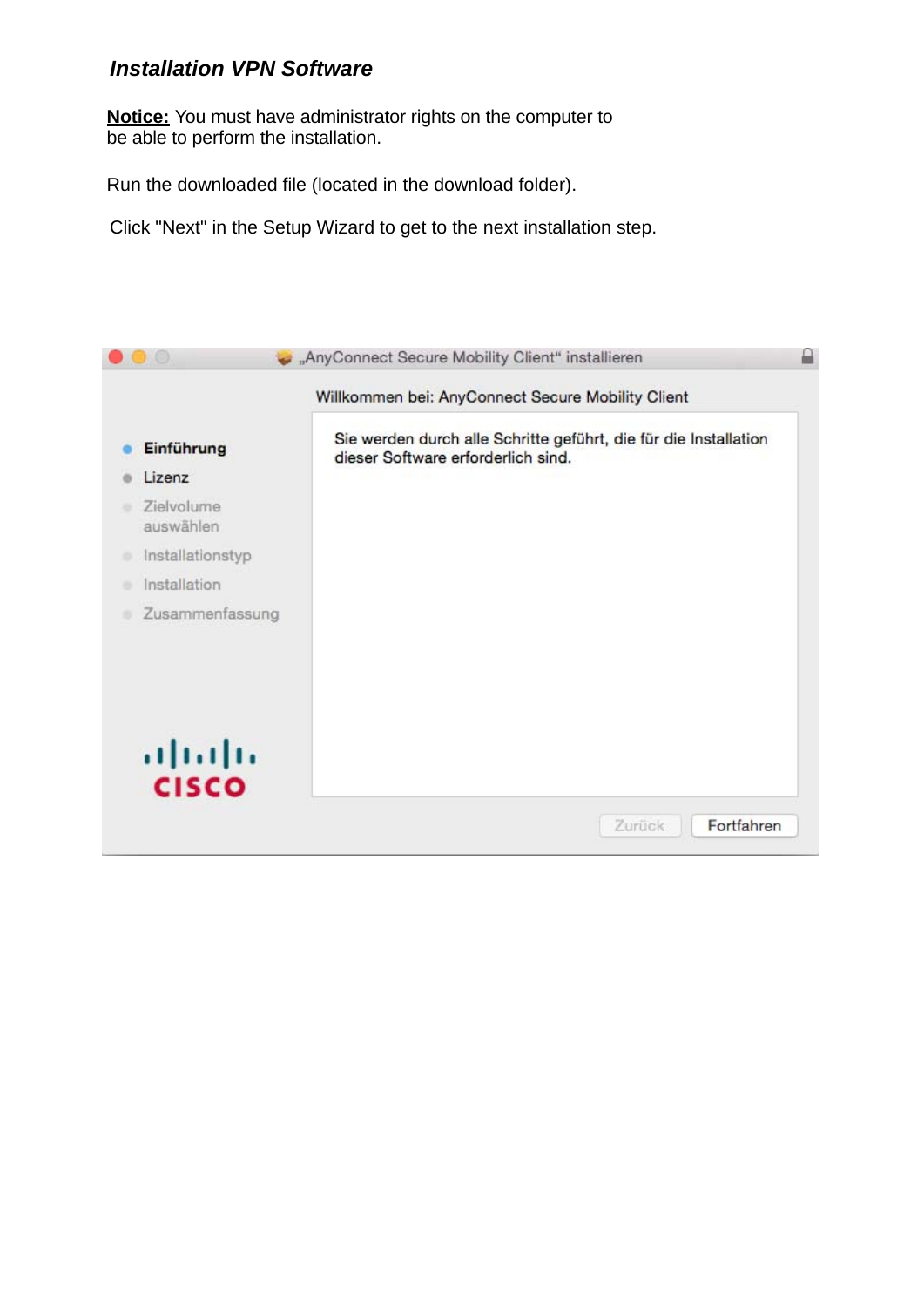Click "Fortfahren…" in the next windows and then "Akzeptieren" to accept the License Agreement.

|                           | Softwarelizenzvertrag                                                                                                                                                                                                                                                                                                                                                                                                                                                                                                                                                                                                                                                                                                                                                                                                                                                                                                                                                                                                                                           |  |  |  |  |
|---------------------------|-----------------------------------------------------------------------------------------------------------------------------------------------------------------------------------------------------------------------------------------------------------------------------------------------------------------------------------------------------------------------------------------------------------------------------------------------------------------------------------------------------------------------------------------------------------------------------------------------------------------------------------------------------------------------------------------------------------------------------------------------------------------------------------------------------------------------------------------------------------------------------------------------------------------------------------------------------------------------------------------------------------------------------------------------------------------|--|--|--|--|
| Einführung                | <b>Supplemental End User License Agreement for</b><br>AnyConnect® Secure Mobility Client v4.x and other VPN-<br>related Software                                                                                                                                                                                                                                                                                                                                                                                                                                                                                                                                                                                                                                                                                                                                                                                                                                                                                                                                |  |  |  |  |
| Lizenz                    | <b>IMPORTANT: READ CAREFULLY</b>                                                                                                                                                                                                                                                                                                                                                                                                                                                                                                                                                                                                                                                                                                                                                                                                                                                                                                                                                                                                                                |  |  |  |  |
| Zielvolume<br>auswählen   | This Supplemental End User License Agreement ("SEULA") contains additional terms and<br>conditions for the Software Product licensed under the End User License Agreement ("EULA")                                                                                                                                                                                                                                                                                                                                                                                                                                                                                                                                                                                                                                                                                                                                                                                                                                                                              |  |  |  |  |
| Installationstyp          | between You ("You" as used herein means You and the business entity you represent) and Cisco<br>(collectively, the "Agreement"). Capitalized terms used in this SEULA but not defined will have the<br>meanings assigned to them in the EULA. To the extent that there is a conflict between the terms                                                                                                                                                                                                                                                                                                                                                                                                                                                                                                                                                                                                                                                                                                                                                          |  |  |  |  |
| Installation              | and conditions of the EULA and this SEULA, the terms and conditions of this SEULA will take<br>precedence.                                                                                                                                                                                                                                                                                                                                                                                                                                                                                                                                                                                                                                                                                                                                                                                                                                                                                                                                                      |  |  |  |  |
| Zusammenfassung<br>albaha | In addition to the limitations set forth in the EULA on your access and use of the Software, You<br>agree to comply at all times with the terms and conditions provided in this SEULA.<br>DOWNLOADING, INSTALLING, OR USING THE SOFTWARE CONSTITUTES ACCEPTANCE<br>OF THE AGREEMENT, AND YOU ARE BINDING YOURSELF AND THE BUSINESS ENTITY<br>THAT YOU REPRESENT (COLLECTIVELY, "CUSTOMER") TO THE AGREEMENT. IF YOU DO<br>NOT AGREE TO ALL OF THE TERMS OF THE AGREEMENT. THEN CISCO IS UNWILLING TO<br>LICENSE THE SOFTWARE TO YOU AND (A) YOU MAY NOT DOWNLOAD, INSTALL OR USE<br>THE SOFTWARE, AND (B) YOU MAY RETURN THE SOFTWARE (INCLUDING ANY<br>UNOPENED CD PACKAGE AND ANY WRITTEN MATERIALS) FOR A FULL REFUND, OR. IF<br>THE SOFTWARE AND WRITTEN MATERIALS ARE SUPPLIED AS PART OF ANOTHER<br>PRODUCT. YOU MAY RETURN THE ENTIRE PRODUCT FOR A FULL REFUND. YOUR RIGHT<br>TO RETURN AND REFUND EXPIRES 30 DAYS AFTER PURCHASE FROM CISCO OR AN<br>AUTHORIZED CISCO RESELLER, AND APPLIES ONLY IF YOU ARE THE ORIGINAL END<br><b>USER PURCHASER.</b> |  |  |  |  |

|                          |                                            | Softwarelizenzvertrag akzeptieren. | "AnyConnect Secure Mobility Client" installieren<br>Um mit der Installation der Software fortzufahren, müssen Sie den                                                                                                                                                                                                                                                                                                                                                                                                                                                                                                                                                                                                                                                                                                                                                                                                                                                                                                                                                                                                                |             |                          |
|--------------------------|--------------------------------------------|------------------------------------|--------------------------------------------------------------------------------------------------------------------------------------------------------------------------------------------------------------------------------------------------------------------------------------------------------------------------------------------------------------------------------------------------------------------------------------------------------------------------------------------------------------------------------------------------------------------------------------------------------------------------------------------------------------------------------------------------------------------------------------------------------------------------------------------------------------------------------------------------------------------------------------------------------------------------------------------------------------------------------------------------------------------------------------------------------------------------------------------------------------------------------------|-------------|--------------------------|
| Ein<br>Liz<br>Zie<br>aus | beenden.                                   |                                    | Klicken Sie auf "Akzeptieren", um mit der Installation fortzufahren.<br>Klicken Sie auf "Ablehnen", um die Installation abzubrechen und zu                                                                                                                                                                                                                                                                                                                                                                                                                                                                                                                                                                                                                                                                                                                                                                                                                                                                                                                                                                                           |             | 'N-<br>and<br>ULA")      |
| Ins                      | Lizenz lesen                               |                                    | Ablehnen                                                                                                                                                                                                                                                                                                                                                                                                                                                                                                                                                                                                                                                                                                                                                                                                                                                                                                                                                                                                                                                                                                                             | Akzeptieren | Cisco<br>re the<br>terms |
| Installation             |                                            | precedence.                        |                                                                                                                                                                                                                                                                                                                                                                                                                                                                                                                                                                                                                                                                                                                                                                                                                                                                                                                                                                                                                                                                                                                                      |             | take                     |
|                          | Zusammenfassung<br>al bala<br><b>CISCO</b> | <b>USER PURCHASER.</b>             | In addition to the limitations set forth in the EULA on your access and use of the Software. You<br>agree to comply at all times with the terms and conditions provided in this SEULA.<br>DOWNLOADING, INSTALLING, OR USING THE SOFTWARE CONSTITUTES ACCEPTANCE<br>OF THE AGREEMENT, AND YOU ARE BINDING YOURSELF AND THE BUSINESS ENTITY<br>THAT YOU REPRESENT (COLLECTIVELY, "CUSTOMER") TO THE AGREEMENT. IF YOU DO<br>NOT AGREE TO ALL OF THE TERMS OF THE AGREEMENT. THEN CISCO IS UNWILLING TO<br>LICENSE THE SOFTWARE TO YOU AND (A) YOU MAY NOT DOWNLOAD, INSTALL OR USE<br>THE SOFTWARE, AND (B) YOU MAY RETURN THE SOFTWARE (INCLUDING ANY<br>UNOPENED CD PACKAGE AND ANY WRITTEN MATERIALS) FOR A FULL REFUND, OR, IF<br>THE SOFTWARE AND WRITTEN MATERIALS ARE SUPPLIED AS PART OF ANOTHER<br>PRODUCT, YOU MAY RETURN THE ENTIRE PRODUCT FOR A FULL REFUND. YOUR RIGHT<br>TO RETURN AND REFUND EXPIRES 30 DAYS AFTER PURCHASE FROM CISCO OR AN<br>AUTHORIZED CISCO RESELLER, AND APPLIES ONLY IF YOU ARE THE ORIGINAL END<br>For purposes of this SEULA, the product You have ordered or enabled is any of the following |             |                          |
|                          |                                            | Drucken                            | Sichern                                                                                                                                                                                                                                                                                                                                                                                                                                                                                                                                                                                                                                                                                                                                                                                                                                                                                                                                                                                                                                                                                                                              | Zurück      | Fortfahren               |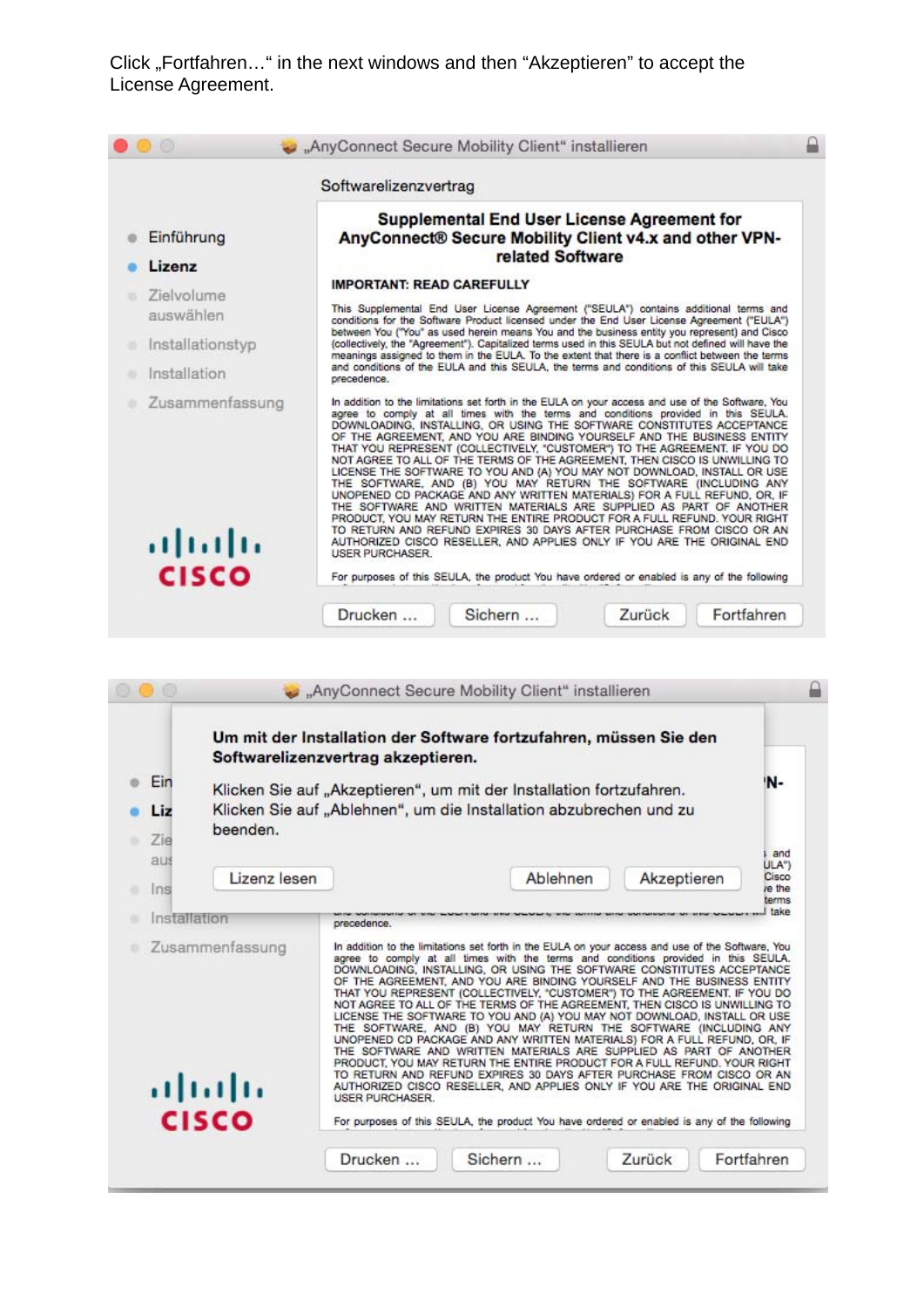Then click "Install" to start the installation.

|                                                                                                               | Standardinstallation auf "Macintosh HD"                                                                                                                                                                  |
|---------------------------------------------------------------------------------------------------------------|----------------------------------------------------------------------------------------------------------------------------------------------------------------------------------------------------------|
| Einführung<br>Lizenz<br><b>Zielvolume</b><br>auswählen<br>Installationstyp<br>Installation<br>Zusammenfassung | Hierfür werden 14,3 MB Speicherplatz auf Ihrem Computer<br>benötigt.<br>Klicken Sie auf "Installieren", um die Standardinstallation<br>dieser Software auf dem Laufwerk "Macintosh HD"<br>durchzuführen. |
| aludn<br><b>CISCO</b>                                                                                         | Ort für die Installation ändern                                                                                                                                                                          |

After a successful installation, the software can now be found via the spotlight search and is named "Cisco AnyConnect Secure Mobility Client". Start the program and log in with your user name and password.

|           | Please enter your username and password. |
|-----------|------------------------------------------|
| Group:    | AKADEMIE                                 |
| Username: |                                          |
| Password: |                                          |
|           | Cancel<br>OK                             |